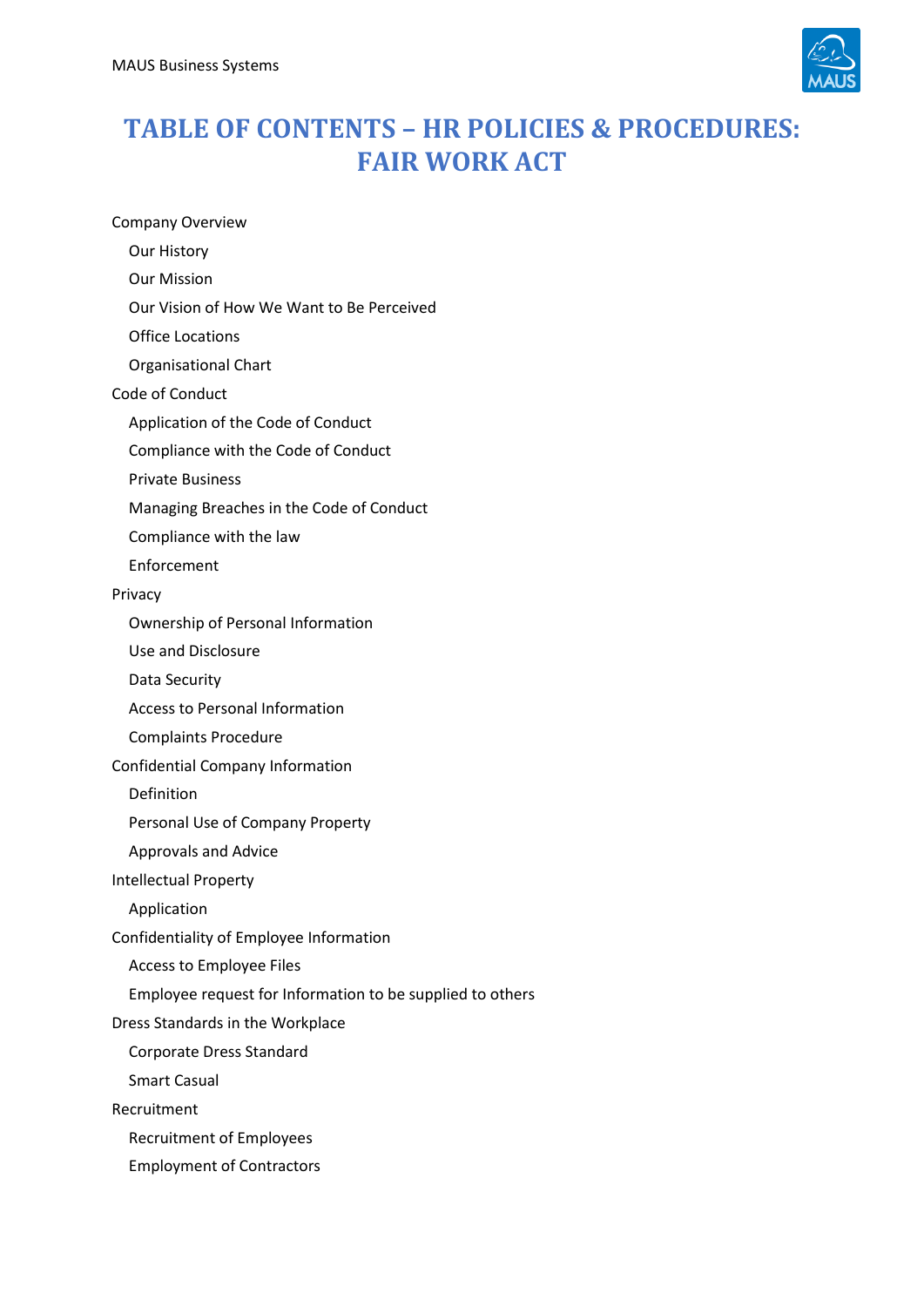

Probation and Minimum Employment Period

Process

Induction

Induction Content

Process

Conditions of Employment

Minimum Requirements

General Protection

The National Employment Standards

Wages and Salaries

Allowances

Superannuation

Personal Files

Hours of Work

Overtime

Time Keeping Records

Lunch/Meal Breaks

Time in Lieu

Flexible Working Arrangements

Leave Without Pay

Problem Resolution

Travel and Accommodation

Travel Expenditures

Transportation

Accommodation

Meals

Business Entertainment

Conferences and Training

Other Reimbursable Expenses

Non-Reimbursable Expenses

Responsibilities

Enforcement

Motor Vehicle Policy

Licensing

General Conditions

Parking and Traffic Infringements

Payment for Fuel

Vehicle Maintenance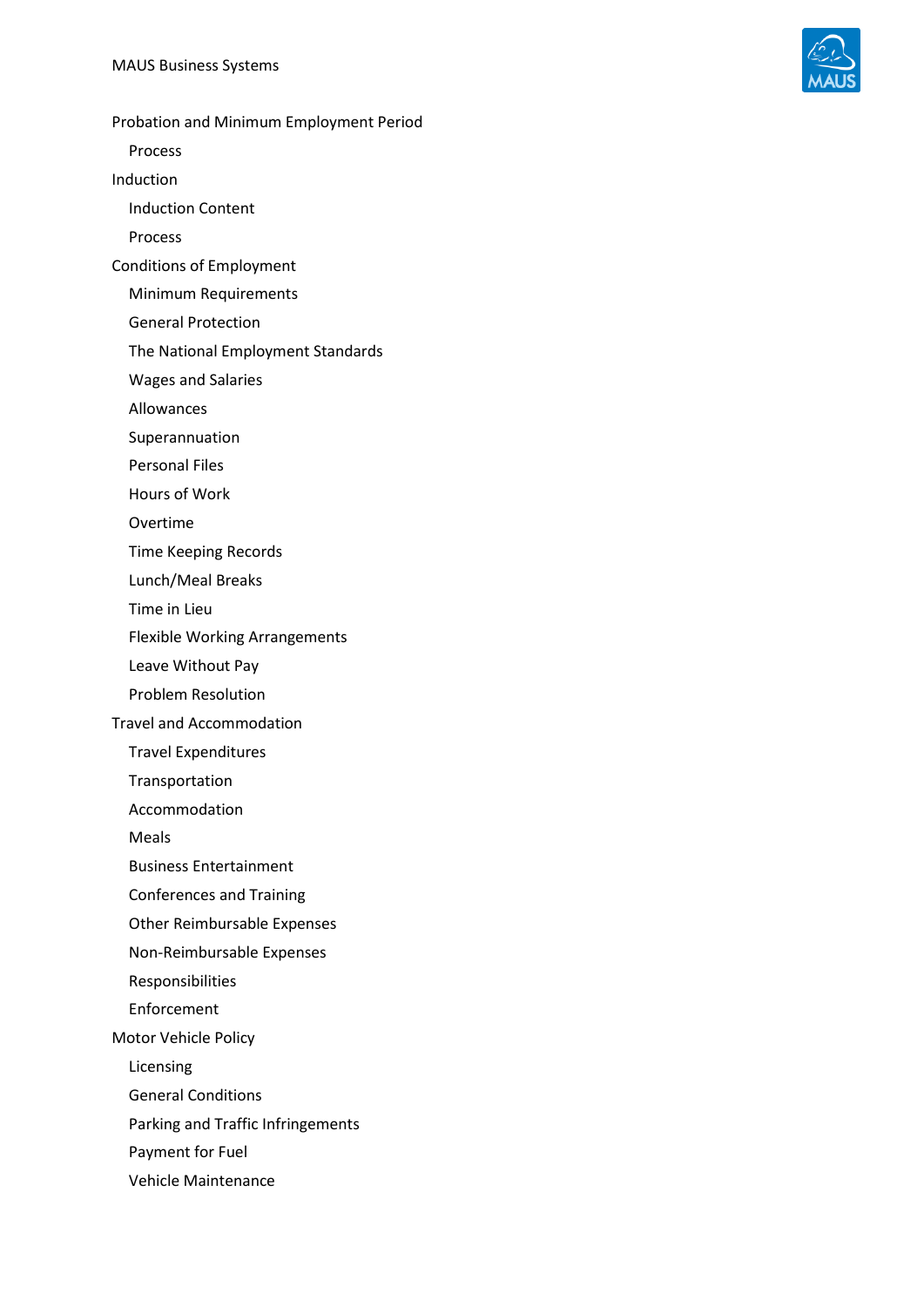

Insurance Policy

Safety & Security

Roadside Assistance

Accidents

Notification Immediately After An Accident

Company Issued Credit Cards

Distribution

Change Control

Credit Card Usage

Cardholder Responsibility

Transaction Recording and Approval

(Bank) Commercial Credit Cards Centre Contacts List

Working from Home Policy

Conditions Governing Working from Home

Hours of Work

Work Health and Safety

Equipment

Maximum Period of Time for Working from Home Agreements

Approval

Working from Home Agreement

Email and Internet Usage

Definitions

Use of Company Phones

Email Ownership and Monitoring

Security and Maintenance

Acceptable Use

Prohibited Use

Social Media

Right to Monitor

Discipline

General Leave Provisions

Annual Leave

Compassionate Leave

Community Service Leave

Defence Reserve Service Leave

Parental Leave

Eligibility for leave

Leave for Non Primary Care Giver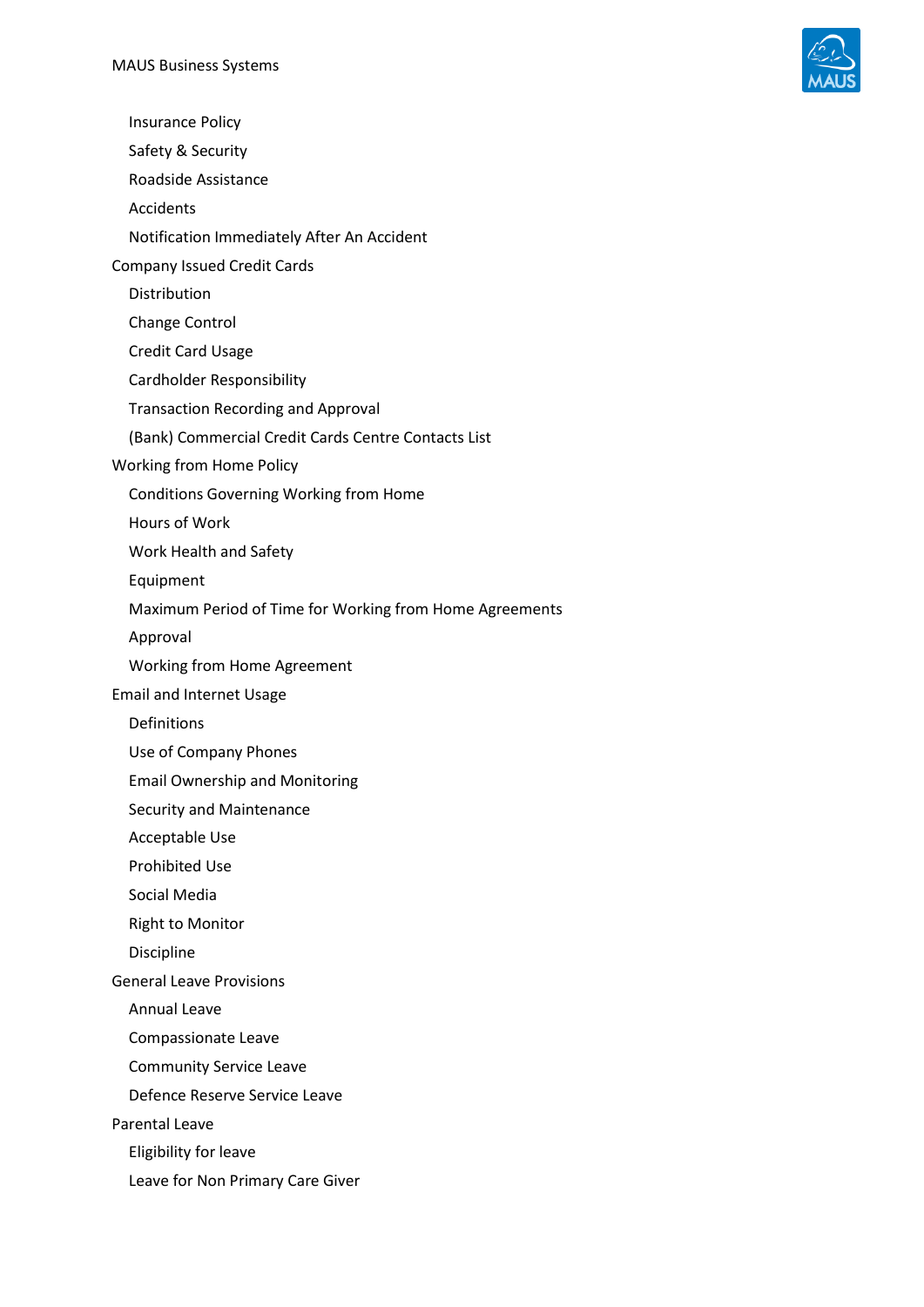

- Continuity of Service Employee's Responsibilities
- Employee Couples Who Each Intend To Take Leave
- Leave for an Employee Whose Partner is Not an Employee
- Concurrent Leave
- Dad and Partner Pay for Parental Leave
- Notifying changes in circumstances
- Cancellation of Parental Leave
- Extension of Parental Leav
- Special Maternity Leave
- Replacement of Employees on Parental Leave
- Return To Work Following Parental Leave
- Transfer to a Safe Role
- Paid 'No Safe Job' Leave
- Termination of Employment while on Parental Leave
- Superannuation while on Parental Leave
- Adoption Leave
- 'Keeping in Touch' Days
- Paid Work during Parental Leave
- Seeking Advice
- Long Service Leave
	- Long Service Leave Procedures
- Performance Management
	- Performance Review and Reporting
	- Performance Feedback
	- Performance Counselling
	- Disciplinary Action
- Professional Development
	- Programs covered by this Policy
	- Eligibility
	- Scope of Company Assistance
	- Fees
	- Time Off
	- Approval
- Anti-Discrimination
	- Discrimination
	- Complaints Procedure
- Bullying and Harassment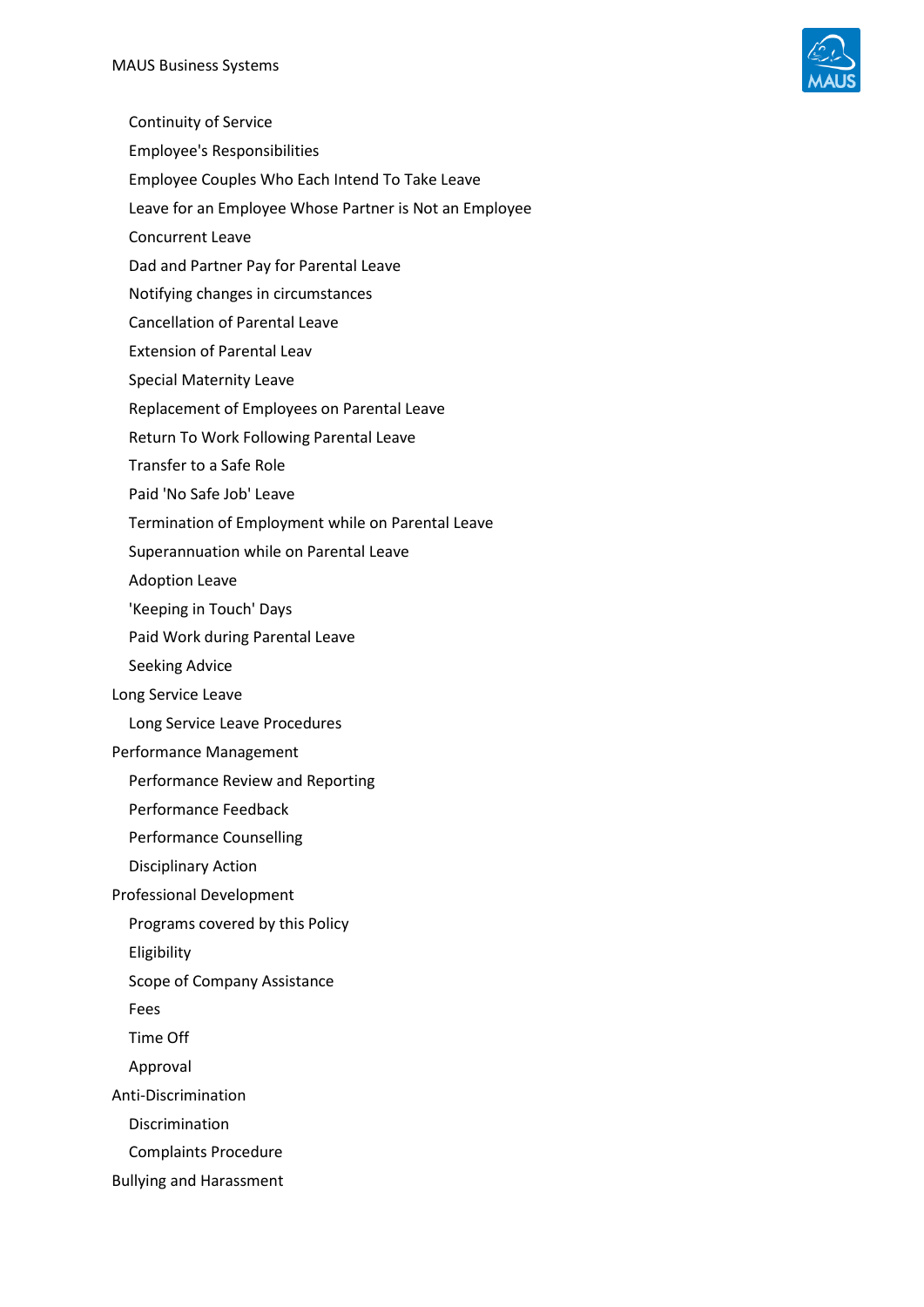

Workplace Bullying

Harassment in the Workplace

Grievance Procedure

Outside Assistance

Do Not Ignore

Disciplinary Outcomes

Confidentiality

**Training** 

Harassment Complaints Procedure

Bullying - Complaints Procedure

Family Violence

Family Violence

Security

Building Security

Data Security

Key Security

Visitors

Property Loss/Damage

Reporting Security Incidents

Cessation of Employment

Purpose and Scope

Retirement

Abandonment of Employment

Dismissal without Notice

Resignation

Notice of Termination

Redundancy

Dismissal

Prohibited Grounds for Termination

Record Keeping

Exit Interviews

References and Referees

Health, Safety and Environment

Policy

Underlying Principles

Safety in the Workplace

Employee Health

Injury Management and Return to Work